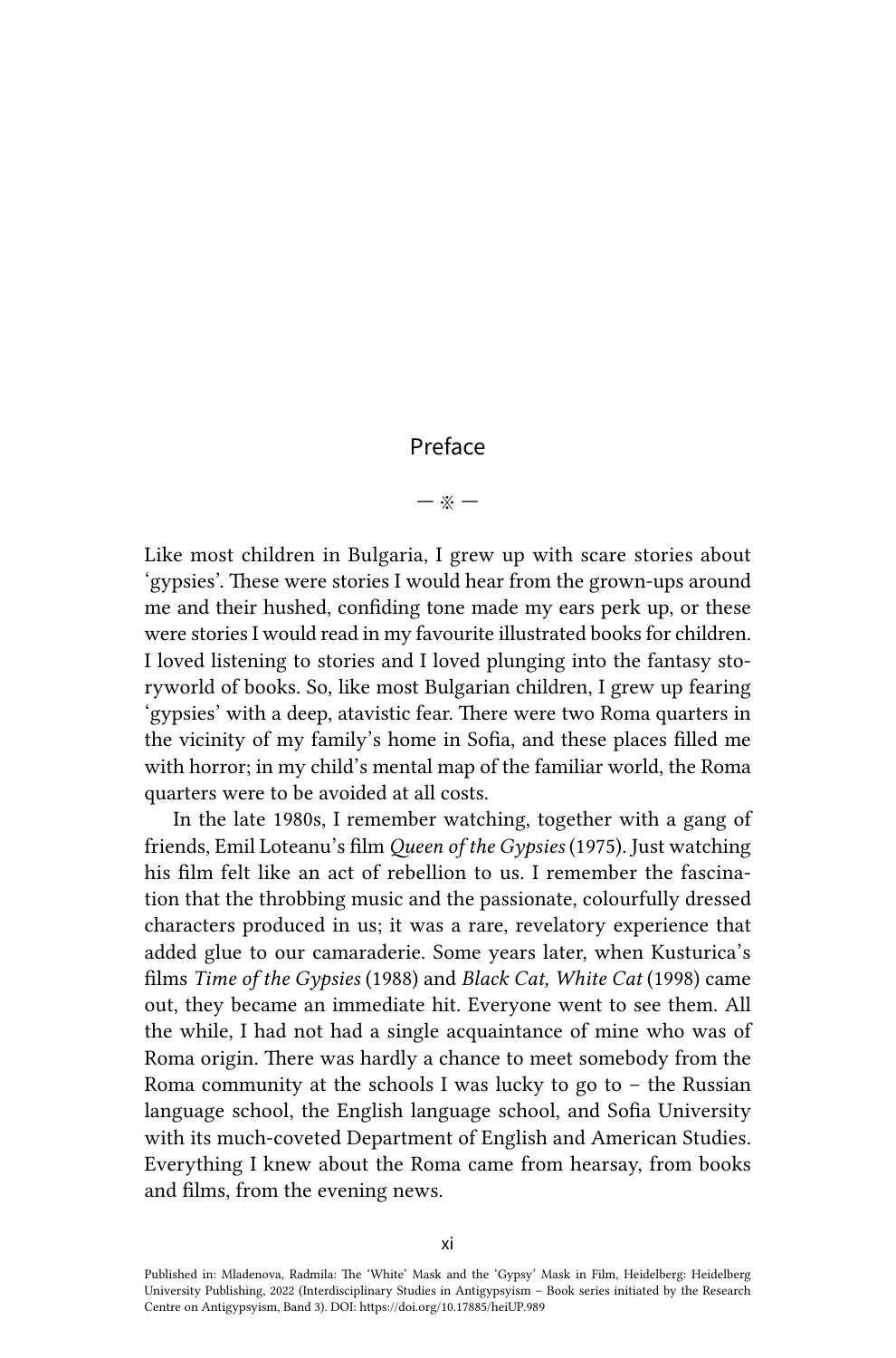## Preface

It was several years after leaving university that I got to know Roma individuals close up. In 2004, I worked for an EU-funded project called "Roma Population Integration" in which over a hundred young Roma were trained for the position of teachers' assistants and in which I was responsible, among other things, for the production of two films, a short fiction one and a documentary. Working on this project not only brought me close to Roma people but also gave me an opportunity to observe first-hand the kind of dialogue that takes place, if at all, between the mainstream society and the minority. And, in 2009 and 2010, I took part as a Bauorden volunteer<sup>1</sup> at two building camps in Hungary, organised in the aftermath of the series of murders in 2008 and 2009 in which six Roma were killed and fifty-five injured by right-wing extremists (cf. Mareš). In the village of Tatárszentgyörgy, we helped renovate the house of a family whose twenty-seven-year-old son Róbert Csorba and fiveyear-old grandson had been shot dead as they ran out of their burning home, which was set on fire with a Molotov cocktail. While renovating the grandparents' house, we could see the charred remains of the son's home, standing there grimly only a few meters away.

Shortly after this experience, an enthusiastic friend sent me Aleksandar Petrović's film *I Even Met Happy Gypsies* (1967), and after seeing this highly acclaimed cinematic masterpiece, I realised I no longer shared the fascination. On the contrary, I was appalled by the film and my sense of indignation was bolstered by the painful awareness that I had no language, no tools to lay out my objections in a convincing manner. This is how I came up with the idea to do research at university level on the forms and functions of the imagined 'gypsy' figure in film. For I asked: what is communicated to the general audience in Bulgaria by a *Deutsche Welle* reportage about a Roma schoolgirl from a small Bulgarian town in which the girl is praised for attending school and yet is made to read aloud that one passage from Antoine de Saint-Exupéry's tale *The Little Prince* where the fox explains that it is untameable? What is communicated to the general audience in Germany by a *Tatort* episode<sup>2</sup> in which Bulgarians (and by implication Roma) are depicted as people who are used to living among bags of decaying rubbish? What is communicated to the general audience in Germany by a TV reportage

<sup>1</sup> Bauorden organises international youth exchanges and aid projects in Europe and overseas. By setting up building camps, it supports non-profit organisations with construction and renovation work; see the website of Bauorden Germany: bauorden.eu.

<sup>2</sup> See the episode *Mein Revier* (2012, Dir. Thomas Jauch).